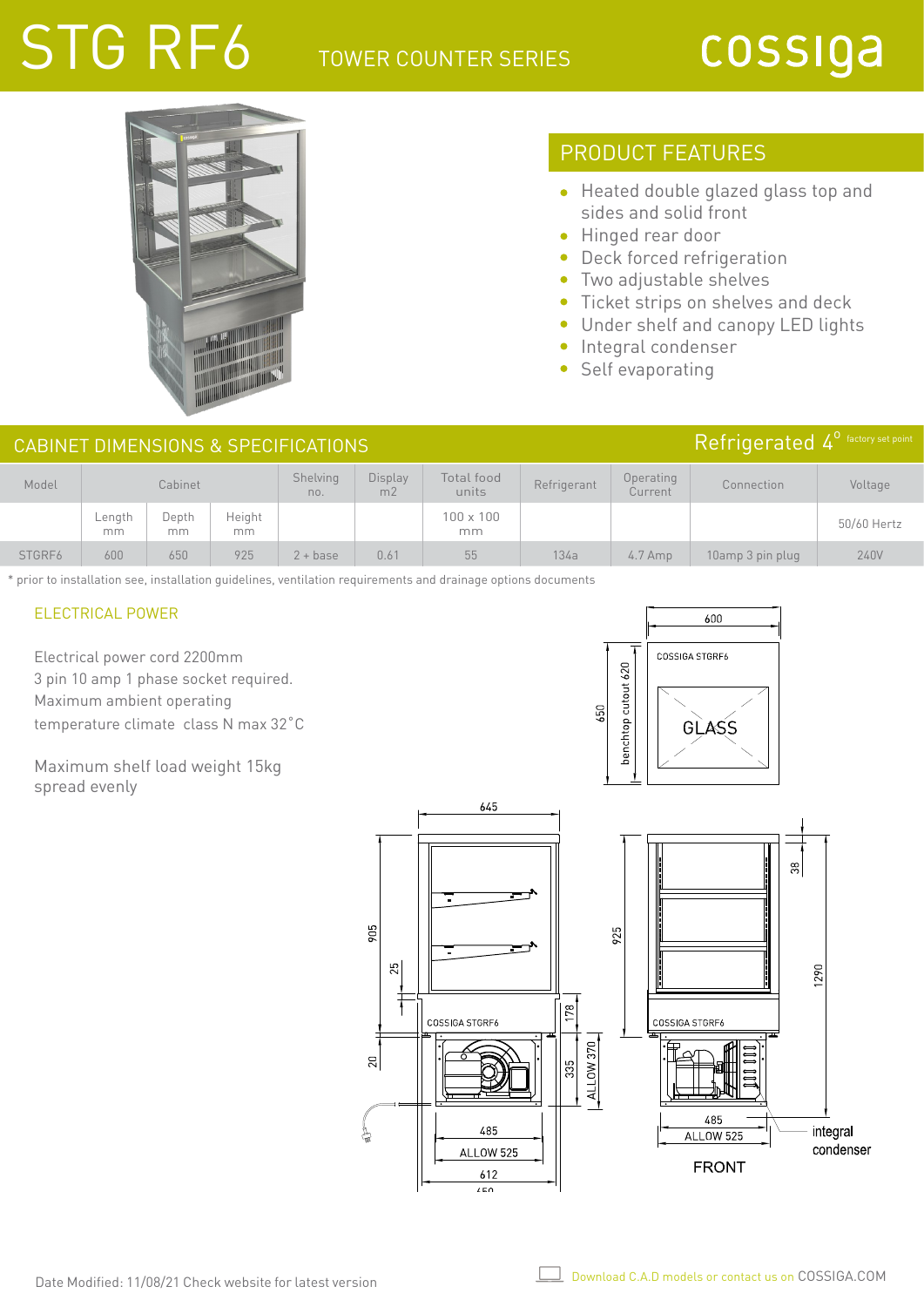## STG RF9 TOWER COUNTER SERIES

# cossiga



## PRODUCT FEATURES

- Heated double glazed glass top and sides and solid front
- Sliding rear doors
- Deck forced refrigeration
- Two adjustable shelves  $\bullet$
- $\bullet$ Ticket strips on shelves and deck
- Under shelf and canopy LED lights
- Integral condenser
- Self evaporating

#### CABINET DIMENSIONS & SPECIFICATIONS

| Model  | Cabinet      |              |              | Shelving<br>no. | Display<br>m <sub>2</sub> | Total food<br>units    | Refrigerant | Operating<br>Current | Connection       | Voltage     |
|--------|--------------|--------------|--------------|-----------------|---------------------------|------------------------|-------------|----------------------|------------------|-------------|
|        | Length<br>mm | Depth<br>mm. | Height<br>mm |                 |                           | $100 \times 100$<br>mm |             |                      |                  | 50/60 Hertz |
| STGRF9 | 900          | 650          | 925          | $2 + base$      | 0.96                      | 84                     | 134a        | $5.0$ Amp            | 10amp 3 pin plug | 240V        |

\* prior to installation see, installation guidelines, ventilation requirements and drainage options documents

#### ELECTRICAL POWER

Electrical power cord 2200mm 3 pin 10 amp 1 phase socket required. Maximum ambient operating temperature climate class N max 32˚C

Maximum shelf load weight 15kg spread evenly





## Refrigerated 4<sup>0</sup> factory set point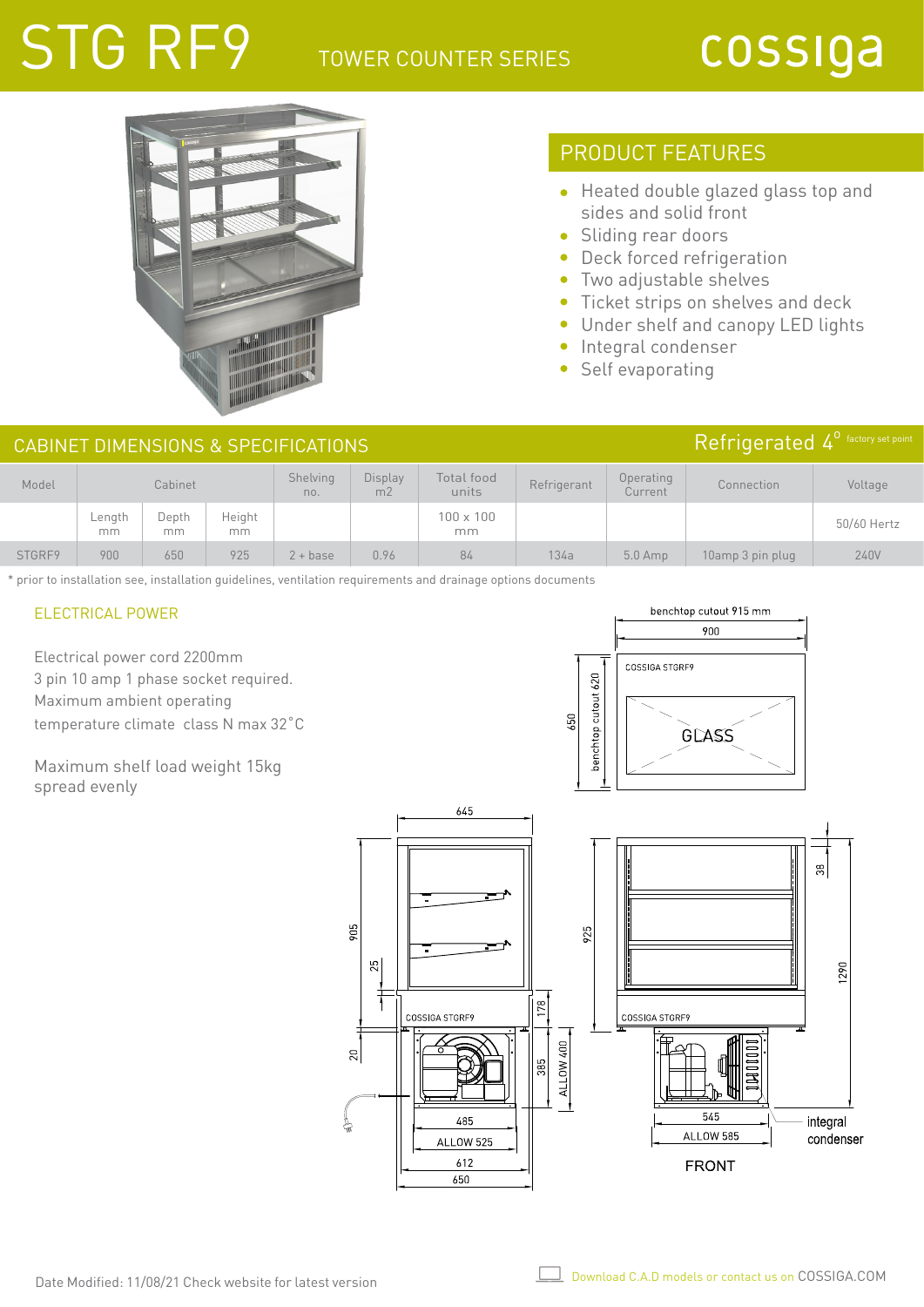# STG RF12 TOWER COUNTER SERIES

# cossiga

Refrigerated 4<sup>°</sup> factory set point



## PRODUCT FEATURES

- Heated double glazed glass top and sides and solid front
- Sliding rear doors
- Deck forced refrigeration
- Two adjustable shelves  $\bullet$
- $\bullet$ Ticket strips on shelves and deck
- $\bullet$ Under shelf and canopy LED lights
- Integral condenser  $\bullet$
- Self evaporating

#### CABINET DIMENSIONS & SPECIFICATIONS

| Model   | Cabinet      |             |               | Shelving<br>no. | <b>Display</b><br>m <sub>2</sub> | Total food<br>units    | Refrigerant | Operating<br>Current | Connection       | Voltage     |
|---------|--------------|-------------|---------------|-----------------|----------------------------------|------------------------|-------------|----------------------|------------------|-------------|
|         | Length<br>mm | Depth<br>mm | Height<br>mm. |                 |                                  | $100 \times 100$<br>mm |             |                      |                  | 50/60 Hertz |
| STGRF12 | 1200         | 650         | 925           | $2 + base$      | 1.32                             | 121                    | 134a        | $6.8$ Amp            | 10amp 3 pin plug | 240V        |

\* prior to installation see, installation guidelines, ventilation requirements and drainage options documents

905

 $\overline{20}$ 

#### ELECTRICAL POWER

Electrical power cord 2200mm 3 pin 10 amp 1 phase socket required. Maximum ambient operating temperature climate class N max 32˚C

Maximum shelf load weight 15kg spread evenly